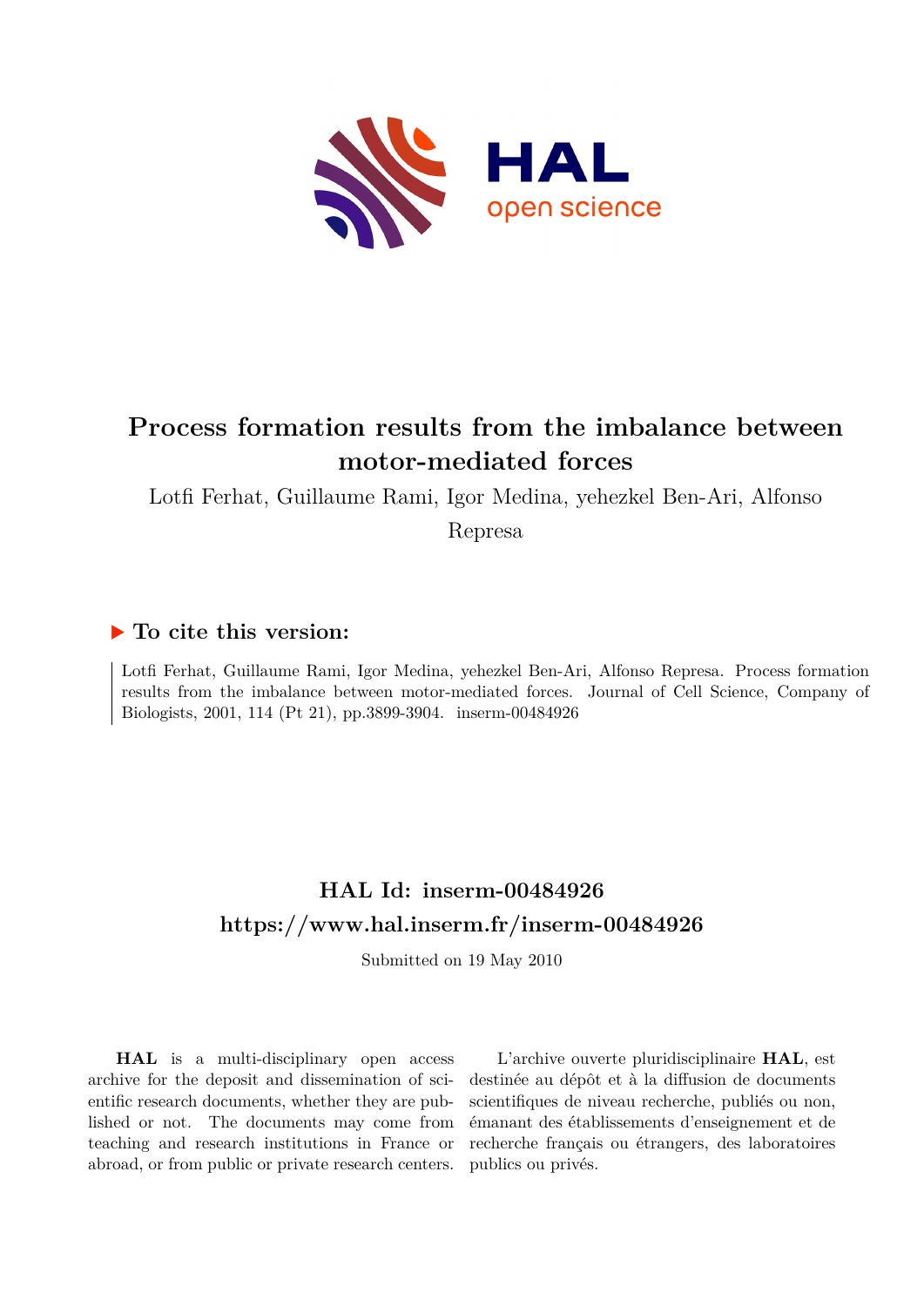# **Process formation results from the imbalance between motor-mediated forces**

**Lotfi Ferhat\*, Guillaume Rami, Igor Medina, Yehezkel Ben-Ari and Alfonso Represa**

INMED/INSERM U29, 163 rue de Luminy, BP 13, 13273 Marseille Cedex 09, France \*Author for correspondence (e-mail: ferhat@inmed.univ-mrs)

Accepted 26 July 2001 Journal of Cell Science 114, 3899-3904 (2001) © The Company of Biologists Ltd

## **SUMMARY**

**Several reports have suggested that neurite outgrowth is mediated by opposing forces generated on microtubules and microfilaments but the molecular basis underlying these forces have not been determined. Here, we show that in non-neuronal cell lines, the inhibition of actomyosin activity by acidic calponin promotes the formation of processes. This effect is blocked by inhibition of the motor activity of cytoplasmic dynein. Therefore, neurite**

## **formation is due to an imbalance between tensile and compressive forces mediated by myosins and dyneins, respectively. We propose a mechanism that involves the motor-mediated forces in a tight regulation of the process formation.**

Key words: Microtubule, Microfilament, Motor proteins, Acidic calponin, Dynamitin

## **INTRODUCTION**

The development of axons and dendrites is critical for the establishment of synaptic connections between neurons in order to form functional networks but the mechanisms that support formation of these processes in developing neurons are not completely understood. Several reports have suggested that neurite outgrowth implicates the interaction between microfilaments and microtubules. These cytoskeletal components produce opposing forces: tension produced by microfilaments of the cell cortex (Bray et al., 1986; Zheng et al., 1991; Edson et al., 1993) and compression generated by microtubule bundles in the cytoplasm (Letourneau et al., 1987; Dennerll et al., 1989; Edson et al., 1993). However, the molecular basis for the generation of such forces needs to be investigated. The cytoplasm is rich in molecular motor proteins such as dynein and myosin, which appear to be important in generating forces on microtubules and microfilaments (Carminati and Stearns, 1997; Busson et al., 1998; Evans et al., 1998; Inoue et al., 1998). The first evidence of motor driven forces in neurite outgrowth has emerged from recent studies by Ahmad and collaborators (Baas and Ahmad, 2001). Indeed, the formation of neurites seems to depend on the forces generated upon the microtubules by the motor protein dynein (Ahmad et al., 1998). Moreover, Ahmad and colleagues have shown that the inhibition of the motor activity of dynein causes the axon to retract and that this effect is prevented if myosins are inhibited (Ahmad et al., 2000).

From these observations, we postulate that process formation results from the imbalance between tensile and compressive forces mediated by myosins and dyneins, respectively. To test this hypothesis, we transfected non-neuronal cells that do not develop processes in control conditions with acidic calponin (ac.CaP), an actin-binding protein known to inhibit the actomyosin activity (Gimona and Small, 1996; Winder and Walsh, 1996; Winder et al., 1998) and/or dynamitin, which

when present at abnormally high levels results in an immediate cessation of dynein activity (Echeverri et al., 1996; Wittmann and Hyman, 1999). We report that the overexpression of ac.CaP induces the formation of cell processes and that this effect is blocked by the overexpression of dynamitin. Our results provide evidence that the formation of processes, previously shown to be induced by a depolymerisation of microfilaments (Letourneau et al., 1987; Edson et al., 1993; Ferhat et al., 1996b; Ferhat et al., 1998; Meberg and Bamburg, 2000), is also produced by an inhibition of myosin-mediated forces. Our observations strongly support the idea that the formation of processes is a result of antagonistic forces. In addition, consistent with recent observations on primary neurons (Ahmad et al., 2000), our results indicate that these antagonistic forces are generated by motor proteins: tensile forces generated by myosins and compressive forces generated by dyneins. We conclude that the imbalance between myosin and dyneinmediated forces determines whether a neurite forms and elongates or whether it retracts.

## **MATERIALS AND METHODS**

## **RNA purification and reverse transcription**

Total RNA was prepared from the hippocampi of newborn or adult rats by the acid guanidinium thiocyanate-phenol-chloroform extraction method (Chomczynski and Sacchi, 1987). 1 µg of total RNA samples was reverse transcribed using ThermoScript RT-PCR System from Gibco BRL. The cDNA synthesis reactions were performed at 25°C for 10 minutes and at 55°C for 60 minutes. To terminate the reactions samples were incubated for 5 minutes at 85°C. To remove the RNA prior to PCR, the cDNA samples were treated with 1 µl of RNase H at 37°C for 20 minutes. Finally, the samples were diluted five times with water.

## **PCR, analysis of amplified PCR products and cloning**

cDNAs encoding the full length of ac.CaP and dynamitin were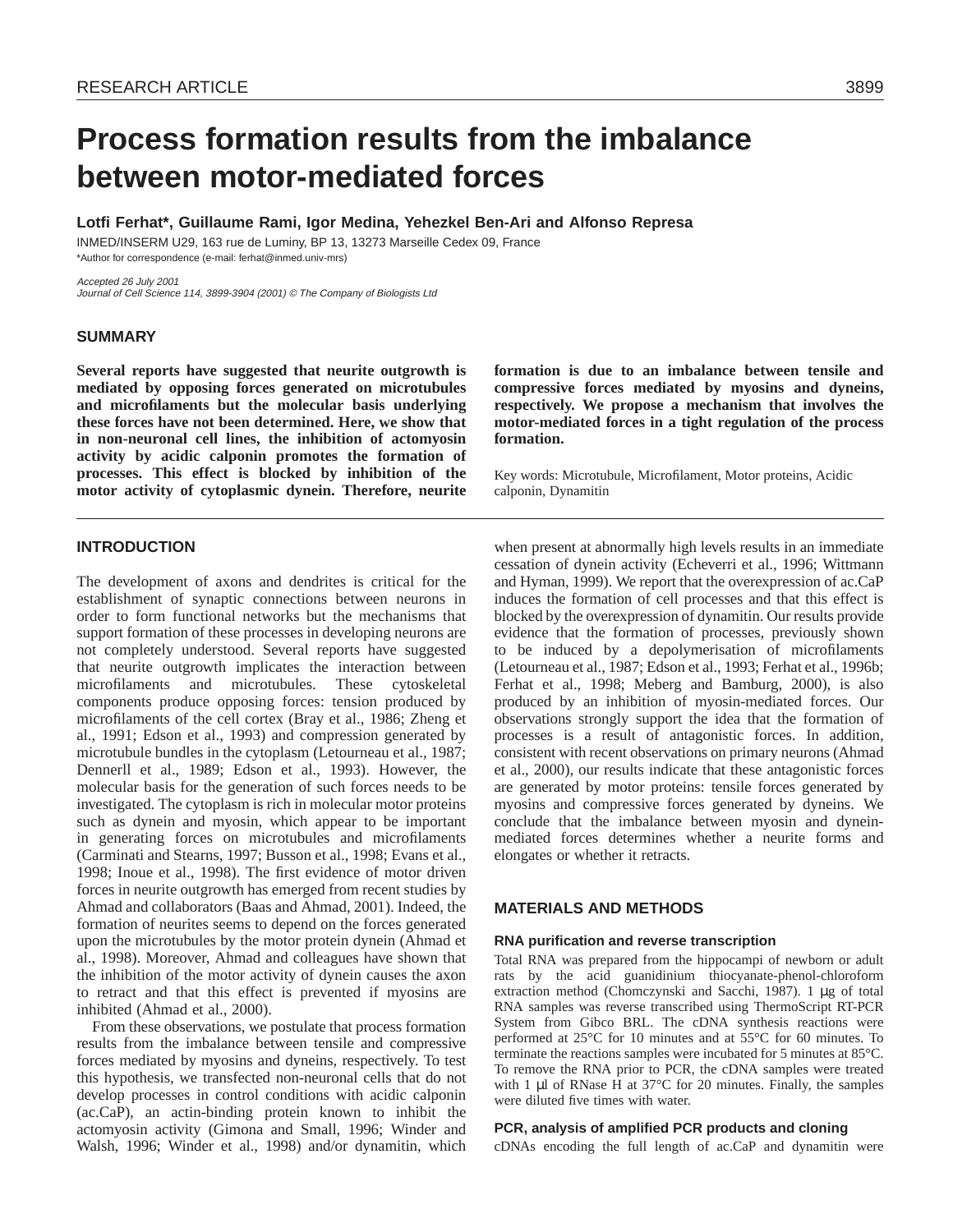#### 3900 JOURNAL OF CELL SCIENCE 114 (21)

amplified by PCR from P0 and adult rat hippocampal RNA, respectively, using the ThermoScript RT-PCR System, with forward primers containing an *Eco*RI and reverse primers containing a *Bam*HI restriction sites. Ac.CaP primers were *Eco*RI calp: *tatatagaattc* CAGCCATGACCCACTTAACAAGGGCCCT and *Bam*HI calp: *atatatggatcccc* GTAATCGATGCCCTGGTCGTCAC. Dynamitin primers were *Eco*RI dyn: *tatatagaattccagaa* ATGGCGGACCC-TAAATACG and *Bam*HI dyn: *atatatggatcccc* CTTTCCCAGC-TTCTTCATCCGTTC. All the primers were selected in the rat cDNA sequences (Ferhat et al., 1996a; Echeverri et al., 1996).

PCR reactions were carried out in a programmable heating block (GeneAmp PCR System 9700). Following the gel analysis, the PCR products were purified using Qiagen spin columns. Finally, a PCR fragment encoding the full length ac.CaP protein was inserted into the mammalian expression vectors pDsRed1-N1 and pEGFP-N1 (Clontech) and the ones encoding the full length dynamitin and ac.CaP∆ proteins were inserted into pEGFP-N1. The vectors pDsRed1-N1 and pEGFP-N1 encode for Red Fluorescent Protein (RFP) and Green Fluorescent Protein (GFP), respectively. The obtained constructs were subsequently fully sequenced in order to verify the integrity of the fusion protein (ac.CaP-RFP/-GFP, dynamitin-GFP and ac.CaP∆-GFP).

### **Cell line and transfection**

Human embryonic kidney (HEK 293) cells from the American Type Tissue Culture Collection (ATCC) were grown in MEM (minimum essential medium, Gibco BRL), supplemented with 10% fetal bovine serum (FBS, Gibco BRL), 2 mM glutamine (Gibco BRL), 100 IU/ml penicillin and 100 mg/ml streptomycin (Sigma). Transfections were performed using Lipofectamine Plus according to the manufacturer's protocol (Gibco BRL). Twenty-four hours after transfection, cells were fixed with 4% paraformaldehyde in phosphate buffered saline (PBS, pH 7.2) for 20 minutes at room temperature (RT).

Quantitative analyses of the number of transfected cells were performed using a fluorescence microscope with a 20× objective. Twenty fields per coverslip per experiment (*n*=7) were analysed. Data were expressed as the mean percentage of total cells per experiment±s.e.m.

### **Immunofluorescence**

Fixed cells were permeabilized with 0.5% Triton X-100 for 10 minutes and incubated overnight at 4°C with mouse monoclonal antibody directed against β-tubulin (1/100, Sigma). Tubulin staining was revealed with the fluorescein (FITC)-conjugated goat anti-mouse (1/200, Jackson Immunoresearch). Before the actin staining, the cells were permeabilized with 0.1% Triton X-100 for 5 minutes and exposed for 2 hours at RT to 0.5 unit per coverslip of Texas Red-X phalloidin (Molecular Probes). Cells were then mounted with Fluoromount G (Southern Biotechnology Associates) and analysed using Zeiss LSM-410 laser scanning microscope.

## **RESULTS**

## **Overexpression of acidic calponin induces process formation in non-neuronal cells**

Fig. 1 shows the effect of overexpression of ac.CaP on the cellular morphology of HEK 293 cells. Cells transfected with RFP used as control (Fig. 1A) displayed a diffuse staining pattern in the cytoplasm as well as in the nucleus, but the staining in the latter was stronger. Furthermore, these cells did not show any morphological changes compared with untransfected cells (data not shown). In contrast to RFP, HEK 293 transfected with ac.CaP-RFP displayed striking morphological changes (observed in 38±3%) characterised by



**Fig. 1.** Transfection of cultured HEK 293 cells. (A) A cell transfected with RFP. Diffuse RFP protein is observed in the cytoplasm and the nucleus but the staining in the latter is stronger. (B,C) Two examples of cells transfected with ac.CaP-RFP. These ac.CaP-RFP cells display striking morphological changes compared with RFP-transfected cells. (D) A cell transfected with ac.CaP∆-GFP that does not have the actin-binding domains. The staining observed is diffuse in the cytoplasm and the nucleus. The ac.CaP∆-GFPtransfected cells did not display any morphological change compared with RFP-transfected cells. Bar, 15  $\mu$ m.

the formation of several processes (Fig. 1B,C) frequently branched (Fig. 1C). The shape of the cell body was rather round and its size was significantly reduced. In addition, ac.CaP-RFP was absent from the nucleus but it appeared to form thick twisted bundles within the cytoplasm, from which filaments radiate to project into the extensions (Fig. 1B,C). Similar observations were obtained using ac.CaP-GFP (Fig. 2) as well as on CHO-K1 cells (data not shown). In order to assess that ac.CaP-RFP/GFP exerts its effect via its interaction with the actomyosin system, we generated a mutant ac.CaP-GFP without actin-binding domains (amino-acid residues 142-272). As with RFP, cells transfected with ac.CaP∆-GFP displayed a diffuse staining pattern in the cytoplasm as well as in the nucleus. In contrast to ac.CaP-GFP, ac.CaP∆-GFP, which do not have the actin-binding domains, did not exhibit any morphological changes (Fig. 1D). This observation reinforces the idea that ac.CaP acts through the inhibition of the actomyosin system to induce processes in non neuronal cells.

## **Acidic calponin induces a reorganisation of microfilament arrays**

It has been shown that ac.CaP binds microfilaments (Applegate et al., 1994). To verify that overexpressed ac.CaP-GFP still binds to microfilaments, we visualised them using Texas Red-X phalloidin. In this set of experiments we chose ac.CaP-GFP instead of ac.CaP-RFP because of a better visualisation of microfilaments staining using Texas Red-X phalloidin. These studies also allowed the evaluation of the effects of ac.CaP-GFP on the microfilaments organisation.

In control cells, Texas Red-X phalloidin detected the presence of actin stress fibres that cross over the cytoplasm and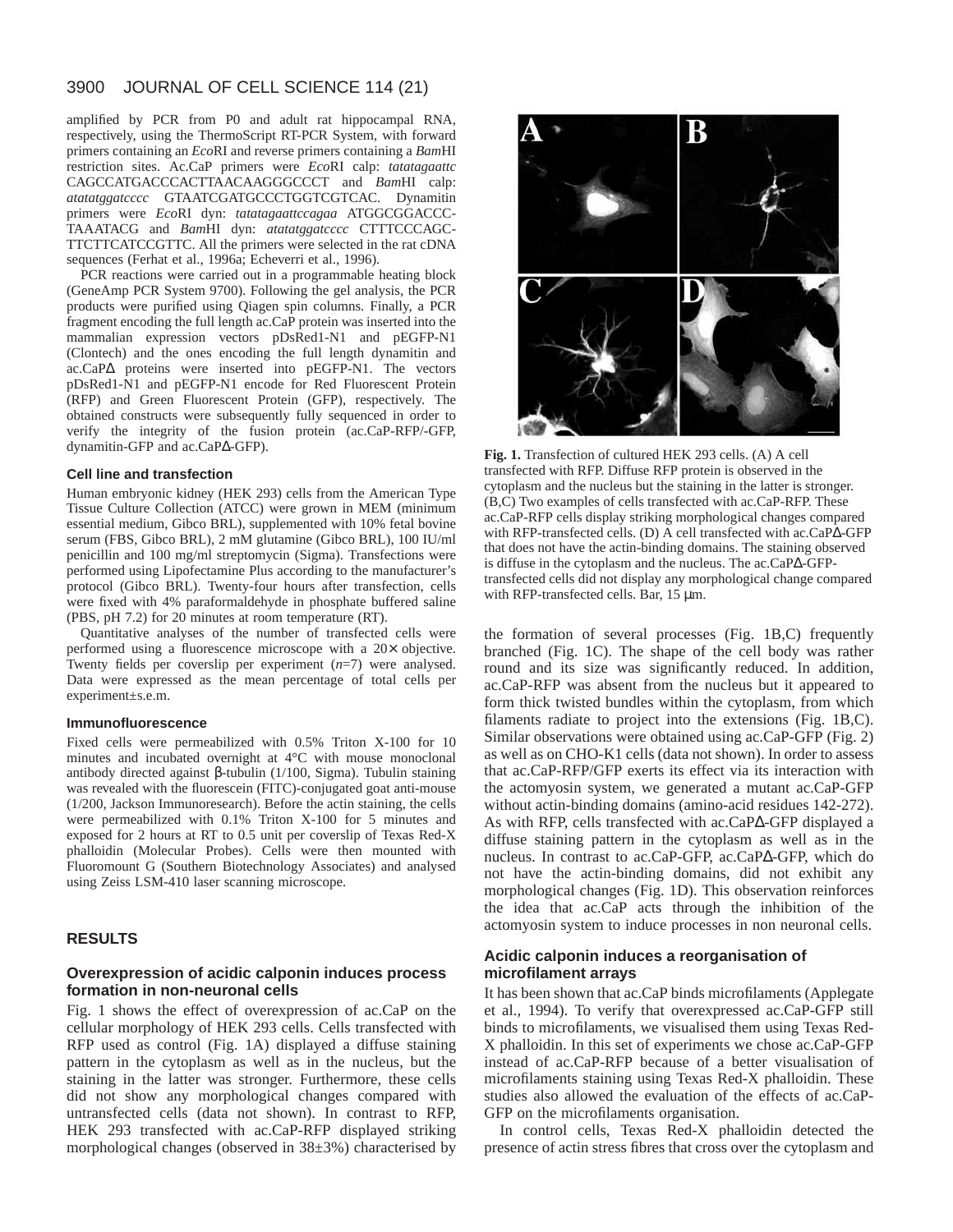bundles of actin filaments beneath the plasma membrane (Fig. 2A). In all transfected cells (Fig. 2B-D), ac.CaP-GFP (Fig. 2C) was mainly co-distributed with microfilaments (Fig. 2B,D, yellow) suggesting that the majority of ac.CaP-GFP effectively bound microfilaments. Furthermore, our results show that in the transfected cells there was a striking microfilament reorganisation (Fig. 2B,D): twisted bundles of microfilaments were observed in the cell body. A few actin bundles that originate from this central core projected within the extensions. In addition, these cells had lost both actin stress fibres and cortical actin bundles.

## **Acidic calponin induces a reorganisation of microtubule arrays**

Using β-tubulin antibodies, we investigated the effects of ac.CaP-RFP on microtubule organisation (Fig. 3). In control cells (Fig. 3A-C), microtubules emerging from a centrosomal organising centre next to the nucleus radiated through the cytoplasm as individual filaments (Fig. 3B) until they were stopped by the presence of cortical actin filaments (Fig. 3A,C). By contrast, ac.CaP-RFP-transfected cells (Fig. 3D) displayed a clear-cut reorganisation of microtubules (Fig. 3E). Thick bundles of microtubules were observed within the cell bodies and extensions. In all transfected cells, the ac.CaP-RFP (in red) was not co-localised with microtubules (in green) but rather was adjacent (Fig. 3F). In addition, the ac.CaP /microfilaments bundles were detached from the cell cortex and localised in the core of the cytoplasm so that microtubules distributed at the cell periphery (Fig. 3F). We also noticed that in many cases, ac.CaP filaments/microfilaments (Fig. 3G,I, red) and microtubules (Fig. 3H,I, green) clearly form 'curves' within the processes (see arrows). This wavy pattern of microfilaments and microtubules might be a consequence of the forces generated by motor proteins and bore by these two cytoskeletal elements.

## **Process formation induced by acidic calponin depends on dynein activity**

There is much evidence showing that dynein motor may generate forces between microtubules and microfilaments in mitotic cells and postmitotic neurons (Baas and Ahmad, 2000). In mitotic cells, it has been suggested that dynein-mediated forces are required for positioning microtubules and centrosomes during interphase anaphase (Koonce et al., 1999; Ma et al., 1999) and separating duplicated centrosomes during prophase and anaphase (Carminati and Stearns, 1997; Busson et al., 1998; Inoue et al., 1998; Gonczy et al., 1999). In postmitotic neurons, these same forces are essential for the transport of microtubules from the centrosome into the axon and this transport is required in axon outgrowth (Ahmad et al., 1998). Here we tested the hypothesis that process formation induced by the overexpression of ac.CaP depends on the dynein activity. If this is correct, the effects of ac.CaP should be blocked by the inhibition of dynein activity. For this purpose, we simultaneously overexpressed ac.CaP-RFP and dynamitin-GFP in HEK 293 cells. Indeed, when present at abnormally high levels, dynamitin is known to inhibit dynein activity. As we have shown above, the overexpression of ac.CaP-RFP induced the formation of several processes (Fig. 4A,C, red). By contrast, dynamitin-GFP-transfected cells did not show any significant morphological change and never

displayed extensions (Fig. 4B,C, green). As described by Burkhardt et al., dynamitin-GFP protein was diffusely distributed in the cytoplasm and was absent from the nucleus (Fig. 4B) (Burkhardt et al., 1997). Double-transfected cells overexpressing both ac.CaP-RFP (Fig. 4D) and dynamitin-GFP (Fig. 4E) did not develop significant processes (Fig. 4F). The size of double-transfected cells was significantly reduced (Fig. 4F) compared with cells expressing either ac.CaP-RFP or dynamitin-GFP (Fig. 4C). Similar observations were obtained using CHO-K1 cells (data not shown). We cannot completely exclude that dynamitin effects are related to the alteration of the Golgi apparatus (Burkhardt et al., 1997; Ahmad et al., 1998). However, our data, in agreement with previous observations (Ahmad et al., 2000), strongly support the notion that dynein-mediated forces between microtubules and microfilaments play a key role in process formation.

## **DISCUSSION**

The present data show that the overexpression of ac.CaP in non-neuronal cells induces the formation of processes and that this effect depends on dynein activity.

Previous data have demonstrated that the formation of neurites and their elongation are induced by the depolymerisation of microfilaments using destabilising agents such as cytochalasins (Marsh and Letourneau, 1984; Bentley and Toroian-Raymond, 1986; Letourneau et al., 1987; Ferhat et al., 1996b; Ferhat et al., 1998). Consistent with these observations, it has more recently been reported that the depletion of microfilaments by the overexpression of endogenous factors such as actin depolymerising factor (ADF) also promotes neurite elongation (Meberg and Bamburg, 2000). By contrast, our results suggest that process formation induced by ac.CaP did not require a depolymerisation mechanism. Several lines of evidence reinforce this idea. First, cytochalasin treatment of control HEK 293 cells does not induce process formation (Ferhat et al., 1996b). Second, the main in vitro effect of calponin family is to inhibit the actomyosin activity (Gimona and Small, 1996; Winder and Walsh, 1996; Winder et al., 1998). Third, biochemical studies have shown that calponins also stimulate actin polymerisation, and bundling and stabilisation of F-actin filaments (Kake et al., 1995; Kolakowski et al., 1995). In agreement with these in vitro effects our present data show that ac.CaP-transfected cells display a more bundled organisation of actin filaments compared with control cells. Thus we suggest that the formation of processes induced by ac.CaP is due to the inhibition of actomyosin-mediated forces rather than to the depletion of the microfilaments array. Based on all these observations we propose that, to generate processes, cells can use two independent mechanisms in parallel: disassembly of microfilaments and inhibition of actomyosin activity.

In non-neuronal cells, the microtubules radiate through the cytoplasm as individual filaments until they are stopped by a dense network of actin filaments of the cell cortex. This cortical cytoskeleton has been suggested to act as a tensile envelope maintaining the shape of the cell (Bray and White, 1988; Janmey, 1991). In addition, physical studies indicated that actin filaments are more resistant to deformation than microtubules (Janmey et al., 1991). By contrast, when ac.CaP is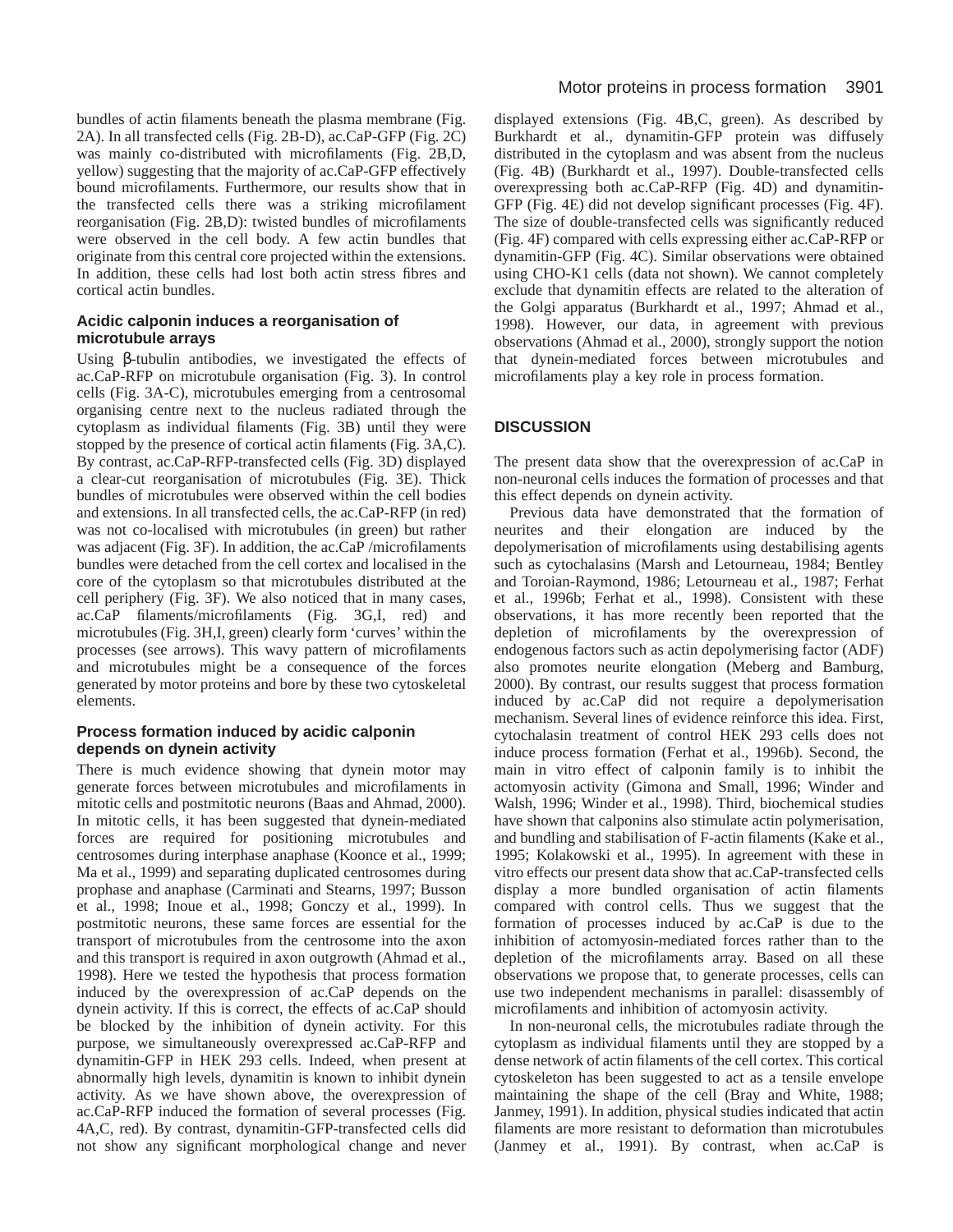## 3902 JOURNAL OF CELL SCIENCE 114 (21)



**Fig. 2.** Microfilament organisation in HEK 293 cells transfected with acidic calponin. Panels A and B illustrate untransfected control cells and ac.CaP-GFP-transfected cells stained with Texas Red-X phalloidin, respectively. The organisation of microfilaments is dramatically altered in ac.CaP-GFP cells (C). Indeed, microfilaments are thicker and display a twisted organisation compared with control cells. Panel D corresponds to the overlay of B and C. The yellow color indicates that ac.CaP-GFP mainly binds to F-actin. Note the accumulation of calponin and microfilaments within the tip of the process (see arrows). Bar, 15 µm.

overexpressed in HEK 293 cells, the organisation of these cytoskeleton components is strikingly altered. Indeed, in these cells, microtubules were localised at the cell periphery while microfilaments were detached from the cell cortex and accumulated within the cytoplasm. Therefore, the microfilament reorganisation observed in ac.CaP cells facilitates the microtubule bundles to pull out processes. One possible explanation of the microfilament reorganisation relates to the inability of myosins to generate forces required for the transport of microfilaments into the periphery. Indeed, it is now well established that motor proteins, known to convert the chemical energy released by nucleotide hydrolysis directly into movement, are capable not only of transporting organelles along microtubules or microfilaments but also of transporting and organising the cytoskeleton components themselves. Specifically, it has been shown that myosins are involved in the organisation and transport of microfilaments (Evans et al., 1998; Wu et al., 2000). Thus, the processes induced by ac.CaP may be mediated by the attenuation of myosin forces generated on microfilament arrays.

Our data show that the overexpression of ac.CaP is associated with the formation of processes containing microtubules. These processes cannot be the result of the assembly properties of microtubules since their formation depends on the dynein activity. It has been suggested that dynein drives microtubules down to the axon by generating forces upon the microfilament array (Ahmad et al., 1998; Baas, 1999; Baas and Ahmad, 2001). Thus we propose that the processes induced by the ac.CaP are mediated by the organisation and the transport of microtubules by dyneinmediated forces. This strongly supports the idea that the



**Fig. 3.** Microtubule organisation in HEK 293 cells transfected with acidic calponin. Panels A and B illustrate the same control cells double stained with Texas Red-X phalloidin and β-tubulin antibodies, respectively. Panel C corresponds to the overlay of A and B. It shows that microtubules radiated through the cytoplasm as individual filaments until stopped by the cortical actin filaments. Panel D shows an ac.CaP-RFP-transfected cell. Panel E illustrates the same cell counterstained with β-tubulin antibodies. Panel F corresponds to the overlay of D and E. It shows that ac.CaP-RFPtransfected cells displayed a clear-cut reorganisation of microtubules compared with control cells. Thick bundles of microtubules were observed within the cell bodies and extensions. Moreover, the ac.CaP-RFP (in red) was not co-distributed with microtubules (in green) but rather adjacent. Panel G shows a process of an ac.CaP-RFP cell. Panel H illustrate the same process counterstained with βtubulin antibodies. Panel I corresponds to the overlay of G and H. It shows that ac.CaP filaments/microfilaments (in red) and microtubules (in green) clearly form 'curves' within this process (see arrows). Bar, 15 µm.

formation of processes is a result of antagonistic forces (Letourneau et al., 1987; Bray et al., 1986; Dennerll et al., 1989; Zheng et al., 1991; Edson et al., 1993) that are generated by motor proteins (Ahmad et al., 2000; Baas and Ahmad, 2001): tensile forces generated by myosins and compressive forces generated by dyneins. We propose that it is the imbalance between these forces that determines whether a process forms and elongates or whether it retracts. According to this model, a decrease in the tensile forces generated by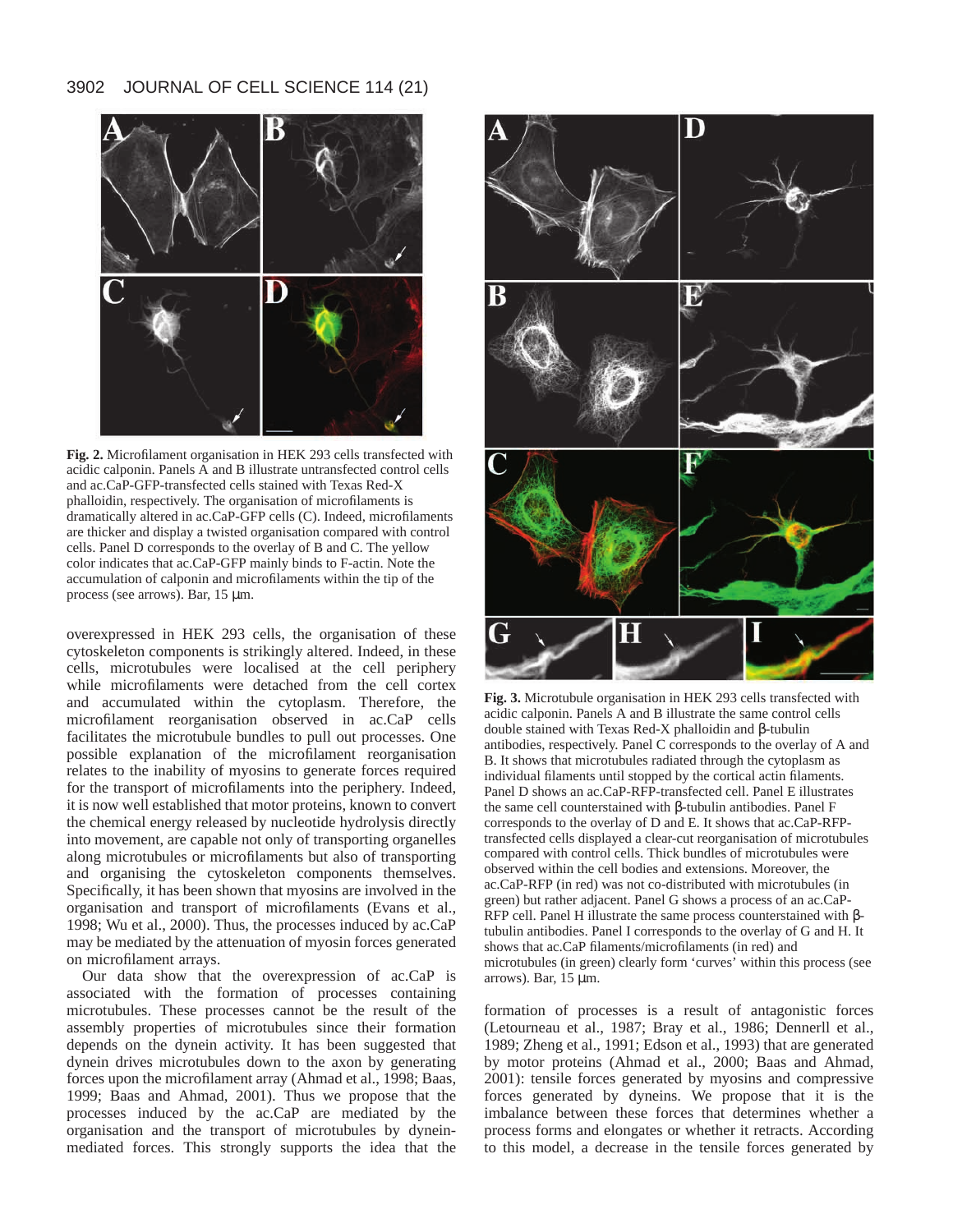

**Fig. 4.** Inhibition of dynein activity blocks process formation induced by acidic calponin. Panel A shows a cell that overexpresses ac.CaP-RFP and extends several processes. Panel B shows that a cell overexpressing dynamitin-GFP does not display any morphological change. The Red color corresponds to cells expressing ac.CaP-RFP, the green color indicates cells overexpressing dynamitin-GFP. Panel C corresponds to the overlay of panels A and B. Panels D-F illustrate the same cells double transfected with ac.CaP-RFP (in red) and dynamitin-GFP (in green). Panel F corresponds to the overlay of panels D and E. It shows that all cells overexpressing both ac.CaP-RFP and dynamitin-GFP do not develop processes. Note also that cells double transfected with ac.CaP-RFP and dynamitin-GFP are smaller than cells expressing either ac.CaP-RFP (A) or dynamitin-GFP (B). Bar, 30 μm.

myosins leads dyneins to induce process formation and elongatation. By contrast, an attenuation of the compressive forces generated by dyneins leads myosins to cause the process to retract.

Our observations in non-neuronal cells probably reflect the mechanisms that can be used by neurons during their development. Interestingly, we have shown that ac.CaP is a variant particularly enriched in neurons during early development (Ferhat et al., 1996b), where it co-localises with microfilaments in cell bodies and growth cones (Plantier et al., 1999). Preliminary data show that overexpression of acidic calponin in cultured hippocampal neurons induces a dramatic increase of neuritic branches (L. Ferhat et al., unpublished). These results suggest that during neuronal development, neurons generate their neurites using ac.CaP as an endogenous regulator that may modulate the actomyosin system. Ahmad et al. showed that inhibition of the motor activity of dynein induces the axon to retract and that this effect depends on

## Motor proteins in process formation 3903

myosin-mediated forces (Ahmad et al., 2000). Our observations indicate that the same motor-mediated forces are also involved in the formation, and probably in the elongation of neurites. Thus, the model of motor-generated forces proposed for non-neuronal cells may be extended to neurons.

In conclusion, we propose that the motor-mediated forces are one of the mechanisms by which microfilaments and microtubules are integrated in order to modulate the cell morphology.

We thank Djaffar Boussa and Monique Esclapez for critical reading the manuscript. L.F. is recipient of a 'poste vert' from INSERM.

## **REFERENCES**

- **Ahmad, F. J., Echeverri, C. J., Vallee, R. B. and Baas, P. W.** (1998). Cytoplasmic dynein and dynactin are required for the transport of microtubules into the axon. *J. Cell Biol*. **140**, 391-401.
- **Ahmad, F. J., Hughey, J., Wittmann, T., Hyman, A., Greaser, M. and Baas, P. W.** (2000). Motor proteins regulate force interactions between microtubules and microfilaments in the axon. *Nat. Cell Biol*. **2**, 276-280.
- **Applegate, D., Feng, W., Green, R. S. and Taubman, M. B.** (1994). Cloning and expression of a novel acidic calponin isoform from rat aortic vascular smooth muscle. *J. Biol. Chem*. **269**, 10683-10690.
- **Baas, P. W.** (1999). Microtubules and neuronal polarity: lessons from mitosis. *Neuron* **22**, 23-31.
- **Baas, P. W. and Ahmad F. J.** (2001). Force generation by cytoskeletal motor proteins as a regulator of axonal elongation and retraction. *Trends Cell Biol.* **11**, 244-249.
- **Bentley, D. and Toroian-Raymond, A.** (1986). Disoriented pathfinding by pioneer neuron growth cones deprived of filopodia by cytochalasin treatment. *Nature* **323**, 712-715.
- **Bray, D., Heath, J. and Moss, D.** (1986). The membrane-associated 'cortex' of animal cells: its structure and mechanical properties. *J. Cell Sci. Suppl*. **4**, 71-88.
- **Bray, D. and White, J. G.** (1988). Cortical flow in animal cells. *Science* **239**, 883-888.
- **Burkhardt, J. K., Echeverri, C. J., Nilsson, T. and Vallee, R. B.** (1997). Overexpression of the dynamitin (p50) subunit of the dynactin complex disrupts dynein-dependent maintenance of membrane organelle distribution. *J. Cell Biol.* **139**, 469-484.
- **Busson, S., Dujardin, D., Moreau, A., Dompierre, J. and De Mey, J. R.** (1998). Dynein and dynactin are localized to astral microtubules and at cortical sites in mitotic epithelial cells. *Curr. Biol.* **8**, 541-544.
- **Carminati, J. L. and Stearns, T.** (1997). Microtubules orient the mitotic spindle in yeast through dynein-dependent interactions with the cell cortex. *J. Cell Biol.* **138**, 629-641.
- **Chomczynski, P. and Sacchi, N.** (1987). Single-step method of RNA isolation by acid guanidinium thiocyanate-phenol-chloroform extraction. *Anal. Biochem.* **162**, 156-159.
- **Dennerll, T. J., Lamoureux, P., Buxbaum, R. E. and Heidemann, S. R.** (1989). The cytomechanics of axonal elongation and retraction. *J. Cell Biol.* **109**, 3073-3083.
- **Echeverri, C. J., Paschal, B. M., Vaughan, K. T. and Vallee, R. B.** (1996). Molecular characterization of the 50-kD subunit of dynactin reveals function for the complex in chromosome alignment and spindle organization during mitosis. *Cell Biol.* **132**, 617-633.
- **Edson, K., Weisshaar, B. and Matus, A.** (1993). Actin depolymerisation induces process formation on MAP2-transfected non-neuronal cells. *Development.* **117**, 689-700.
- **Evans, L. L., Lee, A. J., Bridgman, P. C. and Mooseker, M. S.** (1998). Vesicle-associated brain myosin-V can be activated to catalyze actin-based transport. *J. Cell Sci.* **111**, 2055-2066.
- **Ferhat, L., Charton, G., Represa, A., Ben-Ari, Y., der Terrossian, E. and Khrestchatisky, M.** (1996a). Acidic calponin cloned from neural cells is differentially expressed during rat brain development. *Eur. J. Neurosci.* **8**, 1501-1509.
- **Ferhat, L., Cook, C., Kuriyama, R. and Baas, P. W.** (1998). The nuclear/mitotic apparatus protein NuMA is a component of the somatodendritic microtubule arrays of the neuron. *J. Neurocytol.* **27**, 887-899.